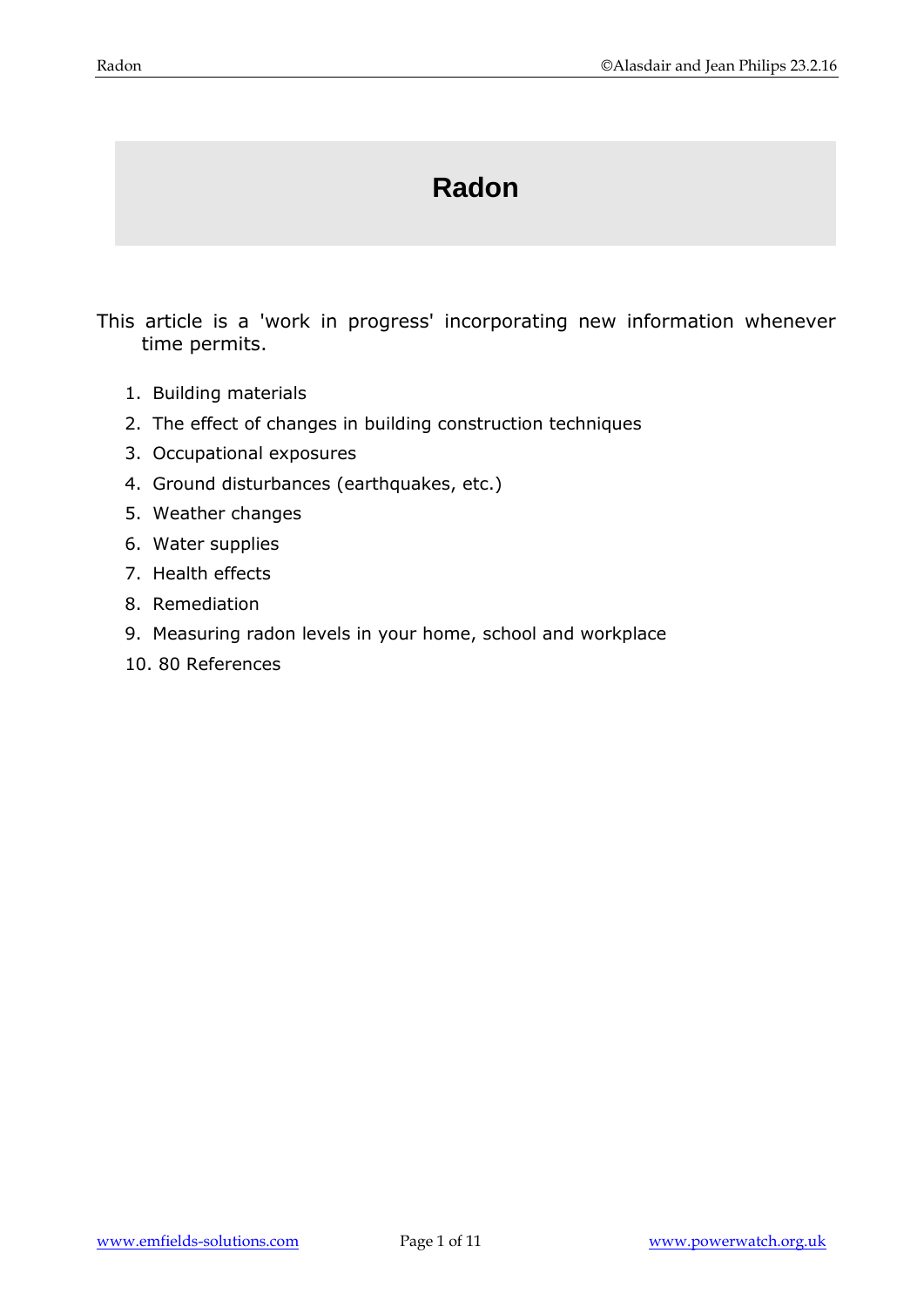## **Radon**

Radon is considered the second cause of lung cancer and the first in those who have never smoked (Torres-Durán [2013,](http://www.ncbi.nlm.nih.gov/pubmed/24333737) Choi & Mazzone [2014,](http://www.ncbi.nlm.nih.gov/pubmed/25183848) Laurier & Gay [2015\)](http://www.ncbi.nlm.nih.gov/pubmed/25842437). Hinojosa de la Garza [\(2014\)](http://www.ncbi.nlm.nih.gov/pubmed/25165752) reported that it was evident that lung cancer mortality was directly associated with locations with high levels of radon. Their study took into account a population which had been stable for more than 25 years, which they believe suggested spatial clustering of lung cancer deaths due to indoor radon concentrations. Geologic unit, well water, community, weather and unconventional natural gas development were associated with indoor radon concentrations (Casey [2015\)](http://www.ncbi.nlm.nih.gov/pubmed/25856050). Stopping smoking at age 50 years decreases the lifetime risk due to radon by around a half relative to continuing smoking, but the risk for ex-smokers remains about a factor of 5-7 higher than that for never-smokers. Radon mitigation used to reduce radon concentrations in homes can also have a substantial impact on lung cancer risk, even for persons in their 50's. Smokers in high-radon homes should both stop smoking and remediate their homes (Hunter [2015\)](http://www.ncbi.nlm.nih.gov/pubmed/26083042). In a study of lung cancer in never-smokers, by Torres-Durán [\(2015\)](http://www.ncbi.nlm.nih.gov/pubmed/26699724), the median residential radon concentration was 195 Bq  $m<sup>3</sup>$ , higher than the action levels recommended by the World Health Organisation.

Alpha particle emissions from inhaled radon decay products, and not radon itself, cause lung cancer. Alpha particles, which can only penetrate a short distance into bronchial epithelium, induce more biological damage than beta or gamma radiation, and can induce DNA base mutations and chromosomal strand breaks (Mellon[i 2014\)](http://www.ncbi.nlm.nih.gov/pubmed/25271226).

Radon and its decay products are the cause of 50% of the total radiation dose from natural sources. Thoron gas is one of the most common isotopes of radon. Indoor radon and thoron concentrations are not correlated, though thoron levels are comparatively low, between 0.5 and 6% of the radiation dose.

Public Health England recommends that radon levels should be reduced in homes where the average is more than 200 Bq m<sup>-3</sup>. This recommendation has been endorsed by the Government. The Target Level of 100 Bq  $m<sup>3</sup>$  is the ideal outcome for remediation works in existing buildings and protective measures in new buildings. If the result of a radon assessment is between the Target and Action Levels, action to reduce the level should be seriously considered, especially if there is a smoker or ex-smoker in the home. Axelsson [\(2015\)](http://www.ncbi.nlm.nih.gov/pubmed/25677843) suggested that 35-40% of the radon attributed lung cancer cases can be prevented if radon levels higher than 100 Bq  $m<sup>3</sup>$  are lowered to 100 Bq m-3.

In Canada, the estimated average thoron concentration is 9 becquerels per metre cubed (Bq m-3), and the average radon concentration is 96 Bq  $m<sup>3</sup>$ , more than double the worldwide indoor radon concentration (Chen [2014\)](http://www.ncbi.nlm.nih.gov/pubmed/24748485). A study in Canada (Rauch & Henderson [2013](http://www.ncbi.nlm.nih.gov/pubmed/23823889)) concluded "The radon potential map of Canada may communicate potential radon risk, but it was not designed for epidemiologic exposure assessment. Overall, the potential map classified 34 LHAs as higher than observed, and 10 LHAs as lower than observed. The potential map should only be used to inform exposure assessment in conjunction with observed radon concentrations." The results of a study by Branion-Calles [\(2015\)](http://www.ncbi.nlm.nih.gov/pubmed/26584618) contribute evidence supporting the use of a reference level lower than the current guideline of 200 Bq m-3 for the province of British Columbia.

In Kosovo, in two villages affected by depleted uranium, radon levels ranged from 82 to 432 Bq m<sup>-3</sup>; the value of 400 Bq m<sup>-3</sup> was exceeded in 2 of the 25 homes measured (Nafezi [2014\)](http://www.ncbi.nlm.nih.gov/pubmed/24051175). At least 15% of homes in Finland (Valmari [2014\)](http://www.ncbi.nlm.nih.gov/pubmed/24729562) were found to exceed their reference levels of 400 Bq m-3.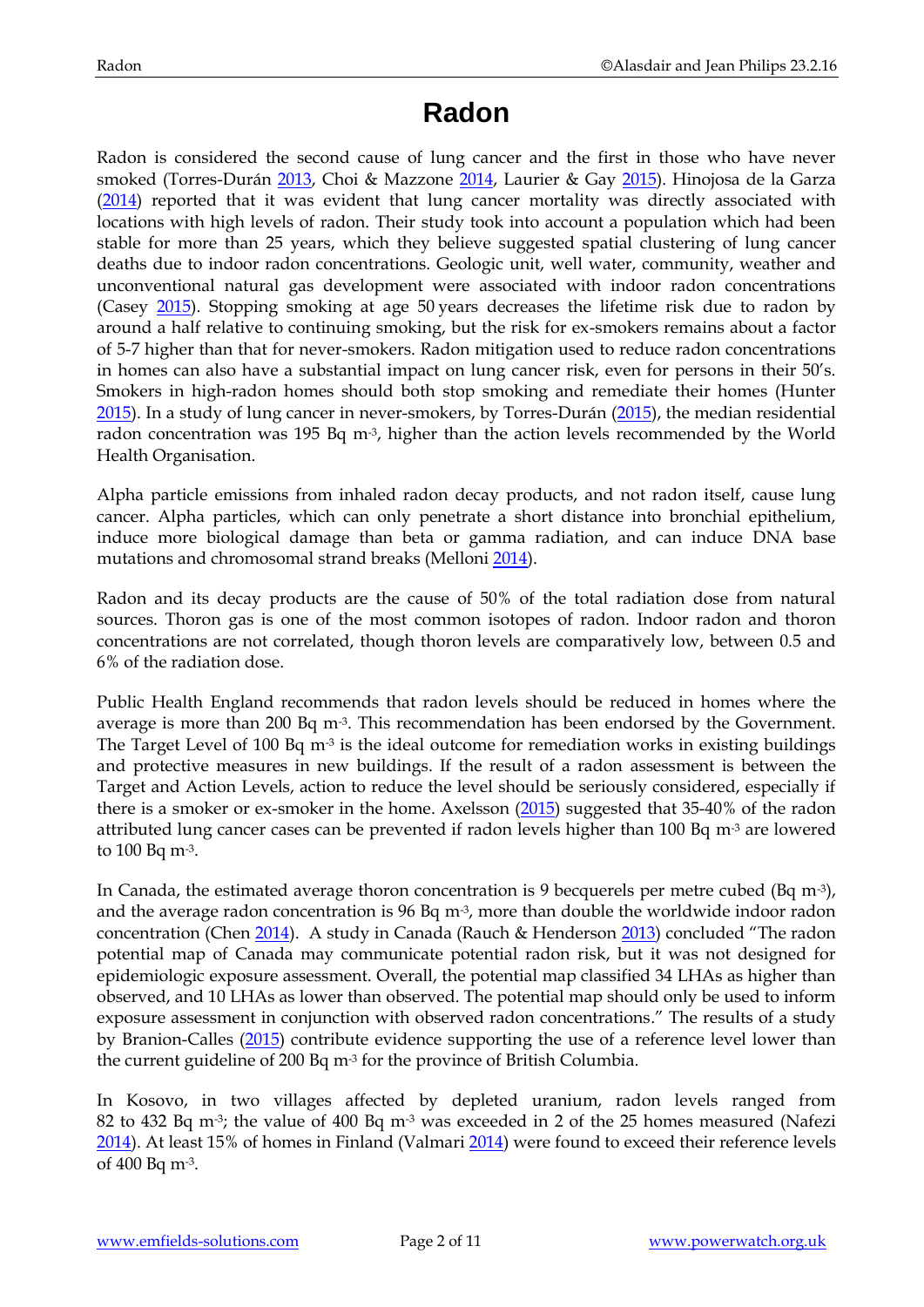In the USA, the results of the 1992 EPA National Radon Survey estimated that 1 in 15 homes (about 5.8 million) had an elevated radon level (Keith [2012\)](http://www.ncbi.nlm.nih.gov/pubmed/24049860).

The radon levels obtained in most assessed offices in Obafemi Awolowo University in Nigeria were found to be within the permissible reference levels. It was recommended that mitigation measures should be put in place in the few offices above permissible levels (Afolabi [2015\)](http://www.ncbi.nlm.nih.gov/pubmed/26578086).

In places of high radon concentration 222Rn daughters adhere to clothes, skin and hair, adding some radiative concentration to that due to radon and its progeny (Martín Sánchez [2013\)](http://www.ncbi.nlm.nih.gov/pubmed/23548693).

A survey by Nursan [\(2014\)](http://www.ncbi.nlm.nih.gov/pubmed/24605711) concluded that there was a necessity to inform the public about significant environmental risks such as radon gas. Well-educated middle-aged parent of high school students seemed to be inadequately informed. Signorelli & Limina [\(2002\)](http://www.ncbi.nlm.nih.gov/pubmed/12162123) said that due to the populations' low risk perception (caused by unawareness of the problem) radon is undoubtedly the environmental pollutant which has the most impact on public health. In Italy 4,000 cases of lung cancer are attributable to radon (about 11% of total lung cancer) have been estimated per year.

**Serbia**n radon levels depended on the geological background, with elevated levels in areas with vulcanite and granitoid rocks (Bossew [2013\)](http://www.ncbi.nlm.nih.gov/pubmed/24231373). A study by Zunić ([2014\)](http://www.ncbi.nlm.nih.gov/pubmed/25305525) confirmed the strong influence of geological factors in the **Balkan** region on the variability of indoor radon, and large differences of radon concentrations could be found in different rooms of the same house and significant difference in radon concentrations in one season. Extensive measurements of radon in the town of Xanthi in northern **Greece** show that the part of the town overlying granite deposits and the outcrop of a uranium ore has exceptionally high indoor radon levels, with monthly means up to 1500 Bq m-3. 40% of the properties in this part of the town exhibit radon levels above 200 Bq m<sup>-3</sup> while 11% of the houses had radon levels above 400 Bq m<sup>-3</sup> (Kourtidis  $\frac{2015}{2015}$ ).

The European Council directive of 5 December 2013 on basic safety standards for protection against the dangers arising from exposure to ionising radiation (2013/59/Euratom) tightened up the radon levels allowed in the workplace and exposures in homes are regulated for the first time (Bochicchio [2014\)](http://www.ncbi.nlm.nih.gov/pubmed/24729590). Barros [\(2015\)](http://www.ncbi.nlm.nih.gov/pubmed/24936021) concluded that *"Because of the percentage of workplaces with elevated radon concentrations, additional surveys of workplace radon concentrations are needed, especially in areas of high radon potential, to assess the contribution of workplace radon exposure to an individual's overall radon exposure."*

## **Building materials**

One of the most important indoor pollutants is radon from soils and building materials (Schram-Bijkerk [2013,](http://www.ncbi.nlm.nih.gov/pubmed/23204013) Kumar [2013,](http://www.ncbi.nlm.nih.gov/pubmed/24158045) Borgoni [2014\)](http://www.ncbi.nlm.nih.gov/pubmed/25261869). In a study in Romania, the main source of radon was the building sub-soil and the soil near the house (Cosma 2015). Indoor radon levels are lower in flats than houses, and in buildings with concrete foundations (Kropat [2013\)](http://www.ncbi.nlm.nih.gov/pubmed/24333637).

Radon levels were investigated in homes in **Turkey** where construction materials had included 22 different sorts of granite. The levels were between 23 and 461 Bq m<sup>-3</sup> (Aykamis [2013\)](http://www.ncbi.nlm.nih.gov/pubmed/23633647). Carbonate rock tends to produce higher levels of indoor radon, whereas sedimentary rocks can produce only low levels (Kropat [2013\)](http://www.ncbi.nlm.nih.gov/pubmed/24333637). The Iranian study by Pirsaheb concluded that granite stone and adobe coverings could not be recommended for construction purposes.

#### **The effect of changes in building construction techniques**

It can accumulate in residential buildings. Breathing radon and radon progeny for extended periods can be hazardous to health and can lead to lung cancer. Air change rate, indoor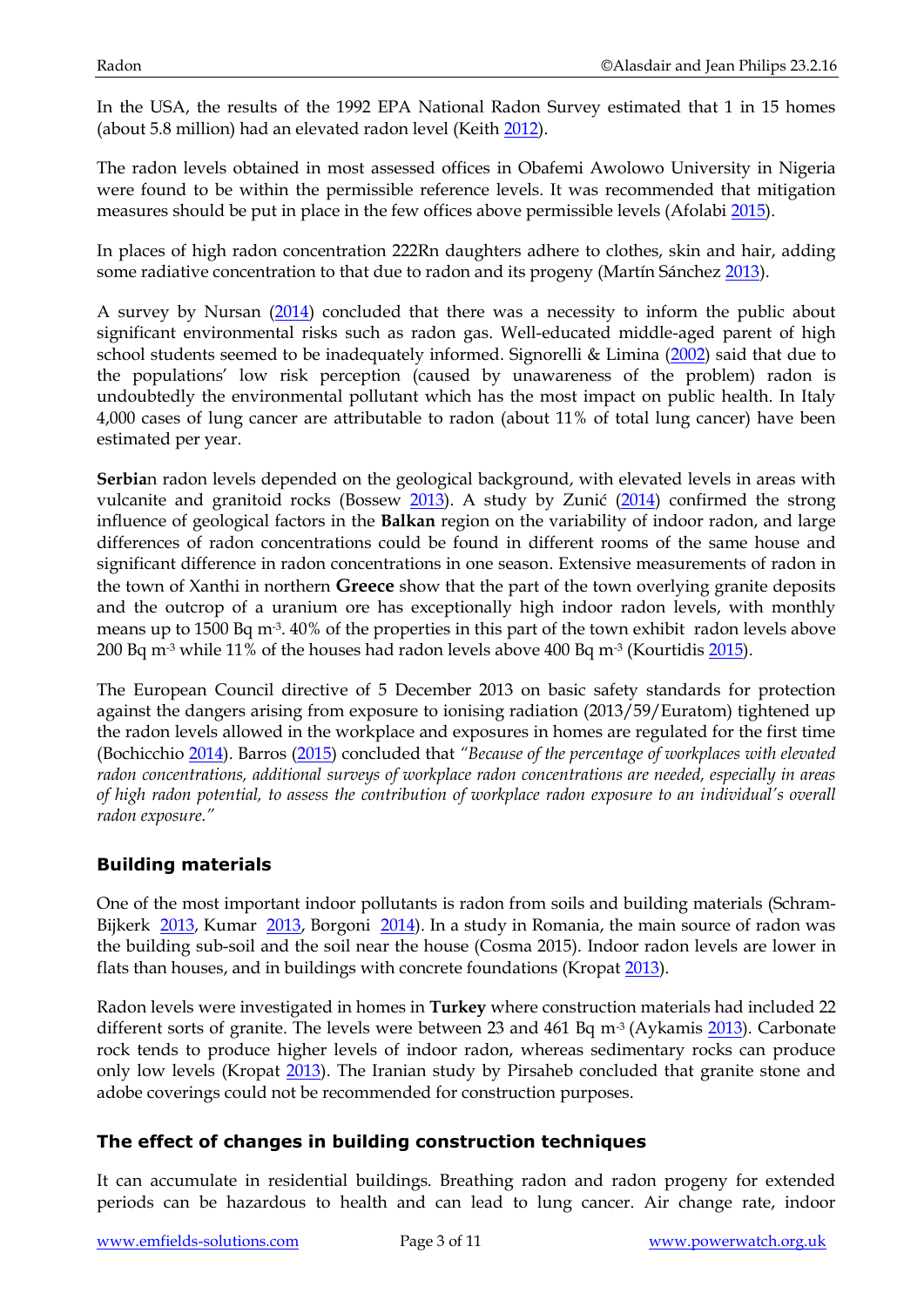temperature and moisture have significant effects on indoor radon concentration. Minimum radon levels were obtained at temperatures between 20 and 22°C and a relative humidity of 50- 60% (Akbari [2013\)](http://www.ncbi.nlm.nih.gov/pubmed/23159846). Kropat [\(2013\)](http://www.ncbi.nlm.nih.gov/pubmed/24333637) found higher levels of radon at higher temperatures.

Modern energy-efficient architectural solutions and building construction technologies in combination with effective insulation reduce the air permeability of the building. As a result, the air exchange rate is significantly reduced and conditions for increased radon accumulation in indoor air are created. A study by Mohery  $(2013)$ , short-lived radon decay products were measured in poorly ventilated living rooms. The maximum radon deposition fractions were found in the upper bronchial airway. In Russia, Yarmoshenko [\(2014\)](http://www.ncbi.nlm.nih.gov/pubmed/24723188), found a remarkable increase in the indoor radon concentration level in energy-efficient multi-storey buildings compared with older properties. Zhukovsky & Vasilyev [\(2014\)](http://www.ncbi.nlm.nih.gov/pubmed/24729591) also found radon concentration over 200 Bq m-3 when ventilation rates were low.

Jiránek & Kaćmařikova ([2014\)](http://www.ncbi.nlm.nih.gov/pubmed/24729563) found that replacing existing windows by new ones decreased the annual energy need for heating 2.8 times, but also reduced the ventilation rate. As a consequence, the 1 year average indoor radon concentration values increased 3.4 times. The additional risk of lung cancer in the thermally retrofitted house increased to a value that is 125 % higher than before conversion.

#### **Occupational exposures**

Radon activity was measured in 34 workplaces in Algiers nuclear research centre between March 2007 and June 2013. The indoor radon levels ranged from 2 to 628 Bq m-3 (Ait Ziane [2014\)](http://www.ncbi.nlm.nih.gov/pubmed/24711531). With no intervention on occupational radon exposure, estimated lung cancer mortality by age 90 was 16%. Lung cancer mortality was reduced for all interventions (Edwards [2014\)](http://www.ncbi.nlm.nih.gov/pubmed/25192403).

Duan [\(2015\)](http://www.ncbi.nlm.nih.gov/pubmed/25117725) found a dose-response association between occupational environmental radon exposure and the risk of lung cancer. The increased risk is particularly apparent when the cumulative exposure to radon is beyond that resulting from exposure to the recommended limit concentration for a prolonged period of time.

In a study by Rossetti & Esposito [\(2015\)](http://www.ncbi.nlm.nih.gov/pubmed/25183837), as a result of 8695 measurements in underground workplaces, it was found that the mean radon concentration is higher than that from previous maps elaborated for dwellings and a significant radon concentration was also found in regions traditionally considered as low-risk areas. Elevated levels of radon in public workplaces in Brisbane, Australia were largely found in basements and ground floor levels and in rooms with concrete flooring (Alharbi & Akber [2015\)](http://www.ncbi.nlm.nih.gov/pubmed/25827573).

In Castañar cave, in Spain, cave guides received a total effective dose of 6.41 mSv in 4 months. Public visitors would receive about 12% of the total effective dose permitted at each visit in autumn and about 8-9% in summer (Alvarez-Gallego [2015\)](http://www.ncbi.nlm.nih.gov/pubmed/25863322).

In Polish caves which are open to tourists, as well as providing jobs, it was found that in 67% of the routes the average concentration of radon exceeded 300 Bq  $m<sup>3</sup>$  and in 22 underground routes it exceeded 1000 Bq  $m<sup>3</sup>$  (Olszewski  $2015$ ). This may be an organizational, legal and health problem. It is necessary to develop a program of measures to reduce radon concentrations in underground routes, especially routes located in the former mines.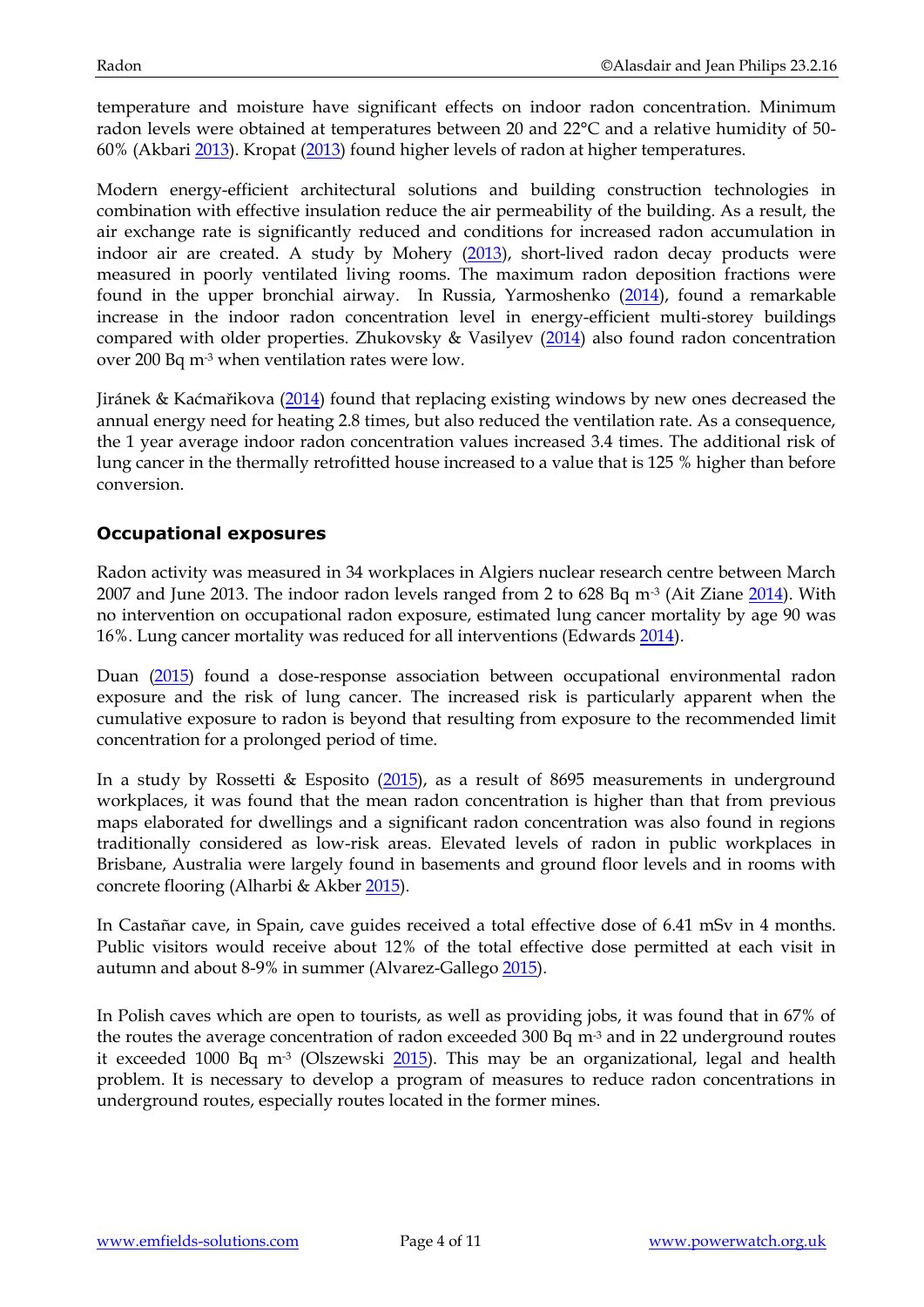#### **Ground disturbances (earthquakes, etc.)**

Tectonic movement and meteorological events are accompanied by radon release. Not only magnitude of earthquakes but also distance from the measurement site should be used for identifying radon anomalies (Içhedef [2014,](http://www.ncbi.nlm.nih.gov/pubmed/24530978) Briestensky [2014,](http://www.ncbi.nlm.nih.gov/pubmed/24711525) Zhou [2015\)](http://www.ncbi.nlm.nih.gov/pubmed/26486131).

Areas of high radon activity were located near areas of high flow accumulation showing new submarine groundwater discharge (Rapaglia [2015\)](http://www.ncbi.nlm.nih.gov/pubmed/25863321).

#### **Weather changes**

Long-term measurements of radon levels in the soil shows a high variability in concentration depending on the daily changes in atmospheric pressure. It was also found that typical annual radon activity concentration in the soil air was disturbed by mild winter and heavy summer precipitation (Műllerova [2014\)](http://www.ncbi.nlm.nih.gov/pubmed/24723197). Vasilyev & Zhukovsky [\(2013\)](http://www.ncbi.nlm.nih.gov/pubmed/23811128) confirmed the seasonal variations of radon concentrations. In a study by Moreno [\(2016\)](http://www.ncbi.nlm.nih.gov/pubmed/26551588) it was found that radon measurements presented a wide range of values. The highest soil radon levels in the vicinity of the Amer fault were found close to the fractured areas and showed very important fluctuations repeated every year, with values in summer much higher than in winter. Indoor radon measurements were taken during and after Superstorm Sandy on the US East Coast, and from the normal level of 70 Bq m<sup>-3</sup> it increased up to 1500 Bq  $m<sup>3</sup>$  during the storm. The outdoor radon concentration was not significantly affected (Kotrappa [2013\)](http://www.ncbi.nlm.nih.gov/pubmed/23798707).

The following conclusions were drawn as a result of a study on vegetable growing circumstances by Li [\(2016\)](http://www.ncbi.nlm.nih.gov/pubmed/26771243): Firstly, the average radon levels in typical months in Shouguang county are all much higher than that in ordinary dwellings in China, diurnal and seasonal variations in radon levels are observed inside greenhouses. Secondly, temperature and relative humidity may play a role indirectly through affecting soil moisture and other factors.

#### **Water supplies**

Another **Turkish** study showed that some spa waters contained radon at higher levels than our action levels. If people bathe indoors in such spa waters the levels of radon they inhale could add significantly to their exposure (Oner [2013\)](http://www.ncbi.nlm.nih.gov/pubmed/23685534). Radon-contaminated drinking water from private wells in the USA was felt to present a significant public health concern (Cappello [2013\)](http://www.ncbi.nlm.nih.gov/pubmed/24341157). Significantly high levels of radon gas were found in Iranian water (Pirsaheb [2013\)](http://www.ncbi.nlm.nih.gov/pubmed/24719680). Yang reported [\(2014\)](http://www.ncbi.nlm.nih.gov/pubmed/24655434) that wells within 5 km of granitic intrusions are at risk of containing high levels of radon.

At least 10% of people living in the Czech Republic are supplied with water from private sources (wells and boreholes). The official guideline limit does not apply to private sources of drinking water. Radon in water influences human health by ingestion and also by inhalation when radon is released from water during showering and cooking (Otaha[l 2014,](http://www.ncbi.nlm.nih.gov/pubmed/24714110) Moldovan [2014\)](http://www.ncbi.nlm.nih.gov/pubmed/25031036).

#### **Health Effects**

Radon changed a total of 208 genes in lung cells, 32% upregulated and 68% downregulated and depended on the dose. Further analysis showed them to be involved in biological processes related to cell cycle control/mitosis, chromosome instability and cell differentiation (Chauhan & Howland [2014\)](http://www.ncbi.nlm.nih.gov/pubmed/24945610).

Chen [\(2013\)](http://www.ncbi.nlm.nih.gov/pubmed/23698696) found that among those people living in homes with very high radon concentrations, it is typically parents of young children that demonstrate a great deal of concern. They want to know the risk of developing lung cancer when a child has lived in a home with high radon for a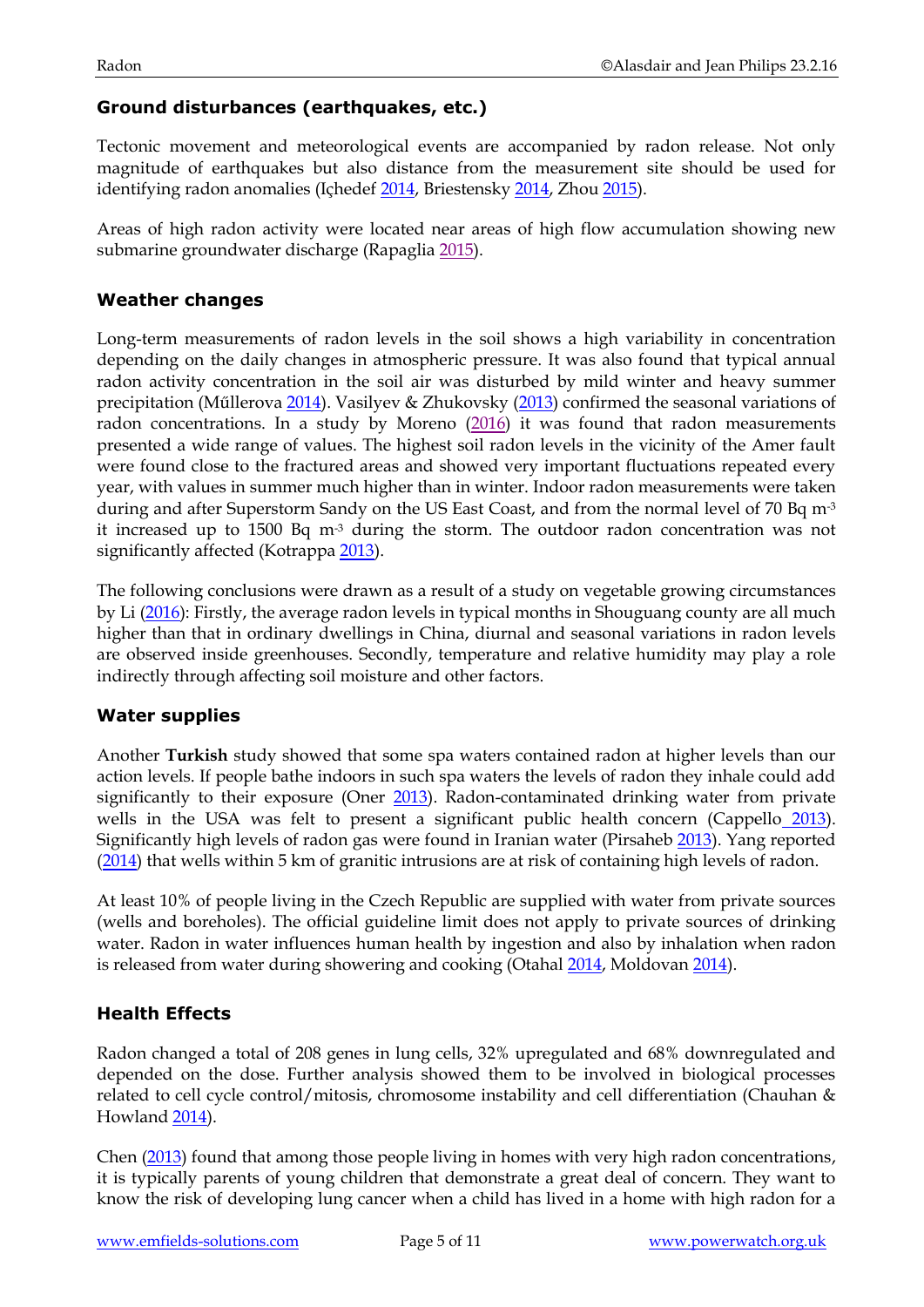few years. The results of the study demonstrated clearly that the higher the radon concentration, the sooner remedial measures should be undertaken.

Exposure to radon is the second leading cause of lung cancer, especially for women in developed countries (Serke [2013\)](http://www.ncbi.nlm.nih.gov/pubmed/23677552), and the risk is significantly higher for smokers than for nonsmokers. Bräuner [\(2012\)](http://www.ncbi.nlm.nih.gov/pubmed/22749110) found a positive association between radon and lung cancer risk. Lung cancer in those who have never smoked accounts for between 9 and 28% of all lung cancer cases (Hubaux [2012,](http://www.ncbi.nlm.nih.gov/pubmed/23173984) Truta [2014\)](http://www.ncbi.nlm.nih.gov/pubmed/24751985). Exposure to radon can lead to genetic and epigenetic alterations in tumour genomes, impacting genes and pathways involved in lung cancer development.

A study by Bräuner [\(2013\)](http://www.ncbi.nlm.nih.gov/pubmed/24066143) found significant associations and exposure-response patterns between long-term residential radon exposure in a general population and risk of primary brain tumours. Another study (Bräuner [2015\)](http://www.ncbi.nlm.nih.gov/pubmed/26274607) found that long-term residential radon exposure may contribute to development of basal cell carcinoma of the skin, though radon levels were calculated rather than measured and more follow-up is recommended.

In Spain, 14% of Galician municipalities had radon concentrations above the United States Environmental Protection Agency (USEPA) action level. There was a significant correlation between residential radon and oesophageal cancer mortality for males (Ruano-Ravina [2014\).](http://www.ncbi.nlm.nih.gov/pubmed/24460133)

Bräuner [\(2010\)](http://www.ncbi.nlm.nih.gov/pubmed/20607382) suggested that air pollution from traffic might enhance the effect of radon on the risk of childhood leukaemia, and Pedersen [\(2014\)](http://www.ncbi.nlm.nih.gov/pubmed/25259740) suggested that distance to powerlines together with domestic radon levels may impact the risk of childhood leukaemia. Schwartz & Klug [\(2015\)](http://www.ncbi.nlm.nih.gov/pubmed/26515766) found that incidence rates for chronic lymphocytic leukaemia (CLL) were significantly correlated with residential radon levels.

A large proportion of radon-attributable lung cancer deaths in Ontario are from exposures below the **Canadian** guideline. Peterson [\(2013\)](http://www.ncbi.nlm.nih.gov/pubmed/23982909) felt that testing and remediation may prevent a portion of radon-related lung cancer deaths.

In the first study of residential radon and birth defects, Langlois [\(2016\)](http://www.ncbi.nlm.nih.gov/pubmed/25846606) found significant associations with cleft lip with or without cleft palate and cystic hygroma / lymphangioma. They also found non-significant associations with three skeletal defects, Down syndrome, other specified anomalies of the brain, and other specified anomalies of the bladder and urethra.

#### **Remediation**

Lantz [\(2013\)](http://www.ncbi.nlm.nih.gov/pubmed/23327258) strongly supports public communication efforts that promote residential radon testing and remediation. A questionnaire study of 23 European countries found that approximately 26,000 homes have been remediated, but millions have not yet been done. The number is increasing due to the rare use of radon prevention.

A study by the Health Protection Agency (Howarth [2013\)](http://www.ncbi.nlm.nih.gov/pubmed/24025515) determined the long term effectiveness of commonly used radon remedial methods over 15 years. The overall failure rate was 63%, with roughly equal rates for passive and active type systems. It was also found that all types of remedial measure can last more than 10 years, but also found examples for all measures that failed in less than 5 years. The HPA advises that homes should be retested every 5-10 years.

#### **Measuring radon levels in your home, school and workplace**

Measuring radon levels has never been easier than with the Canary radon meter, which can give you the information you need to find out if you and your family are at risk from this invisible gas.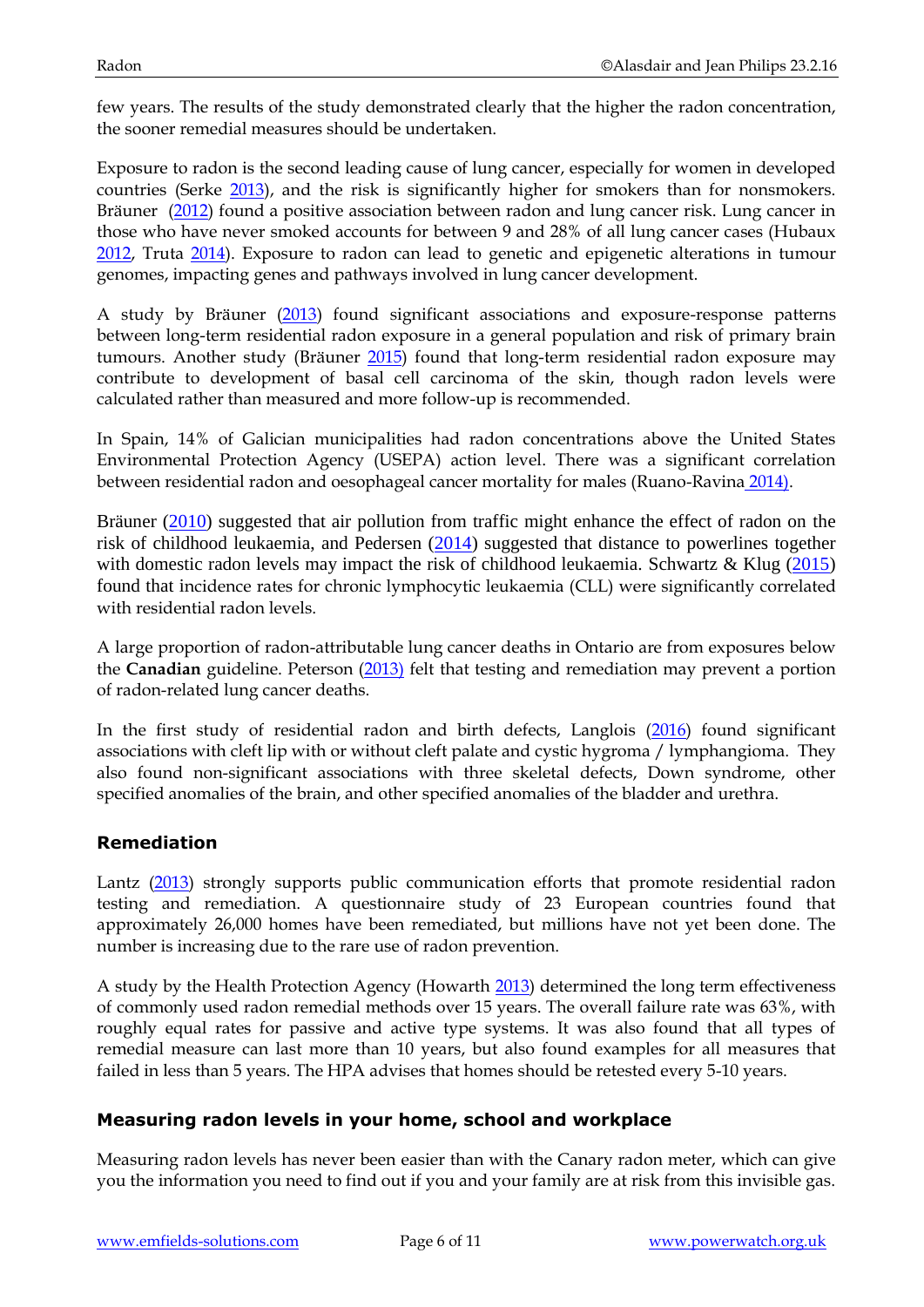Kitto [\(2014\)](http://www.ncbi.nlm.nih.gov/pubmed/25117690) measured radon levels in 186 schools in New York State. Some rooms in the schools had more than 740 Bq m<sup>-3</sup>. Short-term radon measurements in the schools showed little correlation to basement and first-floor radon results from single-family homes in the towns.

Radon was measured in three nurseries and a primary school in a rural area with nongranite soil in north **Portugal.** Radon concentrations surpassed by severalfold the recommended guidelines and thresholds, and excessive levels of health concern were sporadically found (Sousa [2015\)](http://www.ncbi.nlm.nih.gov/pubmed/26167747). Radon concentrations were measured in 45 classrooms from 13 public primary schools located in Porto, **Portugal**. In all schools, radon concentrations ranged from 56 to 889 Bq m<sup>-3</sup>. The results showed that the limit of 100 Bq m-3 established by WHO IAQ guidelines was exceeded in 92 % of the measurements, as well as  $8\%$  of the measurements exceeded the limit of  $400$  Bq m<sup>-3</sup> established by the national legislation (Madureir[a 2015\)](http://www.ncbi.nlm.nih.gov/pubmed/26100326).

**Hungary**, **Poland** and **Slovakia** have higher radon levels than the world average. Radon concentrations are more than 200 Bq m-3 in about 87% of cases. Homes with radon concentration of about 800 Bq m-3 were found in Poland and Slovakia (Műllerova [2014\)](http://www.ncbi.nlm.nih.gov/pubmed/24723197). In **Turkey**, indoor radon concentrations were found between 1 and 1400 Bq m<sup>-3</sup> (Celebi  $\frac{2015}{10}$ ).

In **Albania**, where an initial 10% of homes were measured, the indoor radon concentrations ranged from 14 to 1238 Bq m-3 (Tushe [2015\)](http://www.ncbi.nlm.nih.gov/pubmed/26656073).

All it takes is 24 hours per room to put your mind at rest, or to establish that remediation measures are needed, or old measures taken are no longer effective. EMFields **hires** or **sells** the radon Canary meter in the UK, and sells the meter all over the world. [http://www.emfields](http://www.emfields-solutions.com/detectors/canary.asp)[solutions.com/detectors/canary.asp](http://www.emfields-solutions.com/detectors/canary.asp) You can buy online, or phone during working hours – 01353 778814.

## **References**

**Afolabi OT** et al 2015 – *Radon level in a Nigerian University Campus* BMC Res Notes Nov 14;8:677 PMID: 26578086

**Aït Ziane M** et al 2014 – *Exposure to indoor radon and natural gamma radiation in some workplaces at Algiers* Algeria Radiat Prot Dosimetry 160(1-3):128-33 PMID: 24711531

**Akbari K** et al 2013 - *Influence of indoor air conditions on radon concentration in a detached house* J Environ Radioact 116:166-73 PMID: 23159846

**Alharbi SH & RA Akber** 2015 – *Radon and thoron concentrations in public workplaces in Brisbane, Australia* J Environ Radioact 144:69-76 PMID: 25827573

**Alvarez-Gallego M** et al 2015 – *High radon levels in subterranean environments: monitoring and technical criteria to ensure human safety (case of Castañar cave, Spain)* J Environ Radioact 145:19-29 PMID: 25863322

**Axelsson G** et al 2015 – *Lung cancer risk from radon exposure in dwellings in Sweden: how many cases can be prevented if radon levels are lowered?* Cancer causes Control 26(4):541-7 PMID: 25677843

**Aykamis AS** et al 2013 – *Natural radioactivity, radon exhalation rates and indoor radon concentration of some granite samples used a construction material in Turkey* Radiat Prot Dosimetry 157(1):105-11 PMID: 23633647

**Barros N** et al 2015 – *Comparative survey of outdoor, residential and workplace radon concentrations* Radiat Prot Dosimetry 163(3):325-32 PMID: 24936021

**Bochicchio F** 2014 – *Protection from radon exposure at home and at work in the Directive 2013/59/Euratom* Radiat Prot Dosimetry 160(1-3):8-13 PMID: 24729590

**Borgoni R** et al 2014 – *Hierarchical modelling of indoor radon concentration: how much do geology and building factors matter?* J Environ Radioact 138C:227-237 PMID: 25261869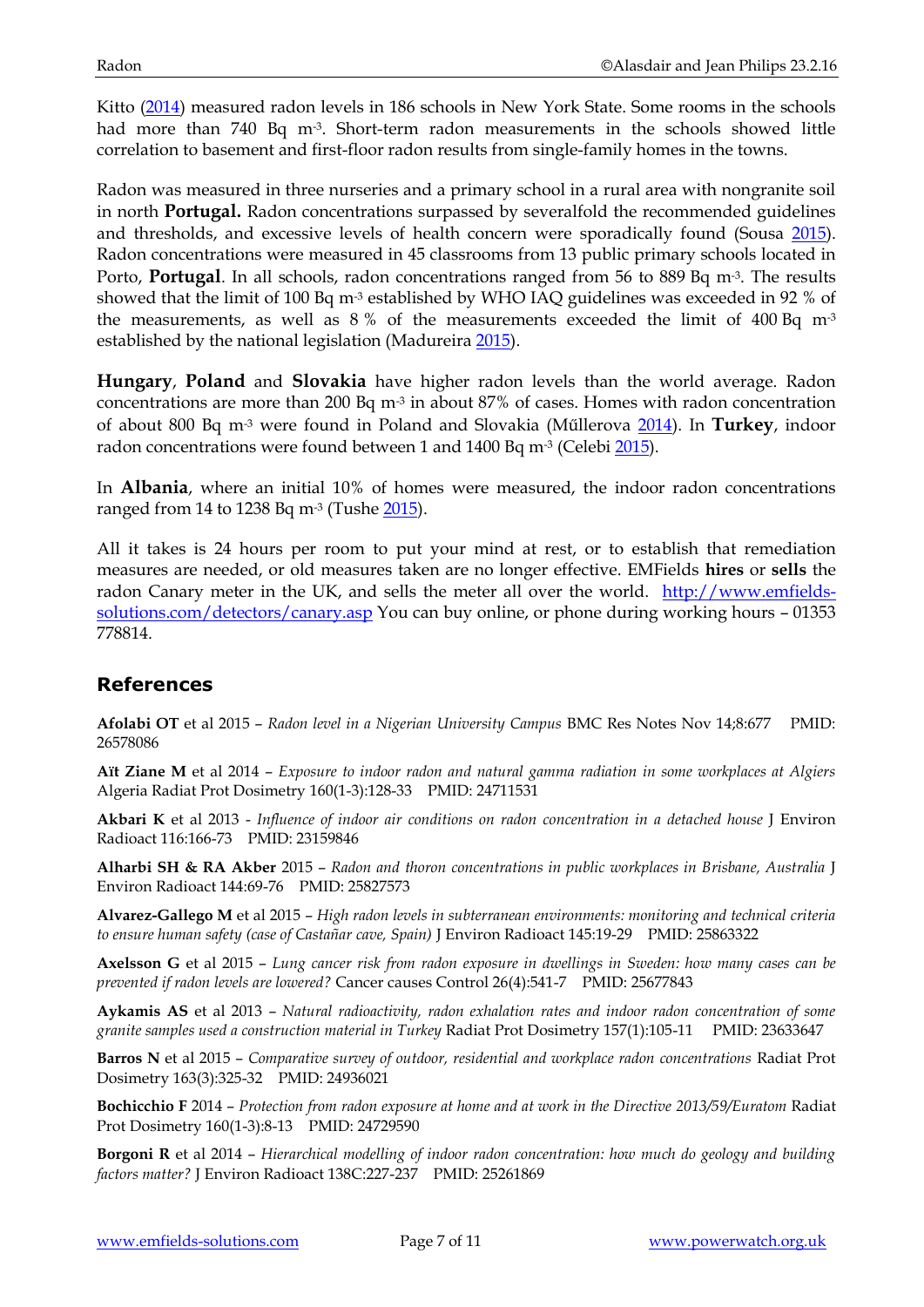**Bossew P** et al 2013 – *Geographical distribution of the annual mean radon concentrations in primary schools of Southern Serbia – application of geostatistical methods* J Environ Radioact 127C:141-148 PMID: 24231373

**Branion-Calles MC** et al 2015 – *Evaluation of different radon guideline values based on characterization of ecological risk and visualization of lung cancer mortality trends in British Columbia, Canada* BMC Public Health Nov 19; 15(1):1144 PMID: 26584618

**Bräuner EV** et al 2015 – *residential radon exposure and skin cancer incidence in a prospective Danish cohort* PLoS One 10(8):e0135642

**Bräuner EV** et al 2013 - *Residential radon and brain tumour incidence in a Danish cohort* PLoS One 8(9):e74435 PMID: 24066143

**Bräuner EV** et al 2012 - *Residential radon and lung cancer incidence in a Danish cohort* Environ Res 118:130-6 PMID: 22749110

**Bräuner EV** et al 2010 - *Is there any interaction between domestic radon exposure and air pollution from traffic in relation to childhood leukemia risk?* Cancer Causes Control 21(11):1961-4 PMID: 20607382

**Briestensky M** et al 2014 – *Radon, carbon dioxide and fault displacements in central Europe related to the Tōhoku earthquake* Radiat Prot Dosimetry 160(1-3):78-82 PMID: 24711525

**Capello MA** et al 2013 - *Radon-contaminated drinking water from private wells: an environmental health assessment examining a rural Colorado mountain community's exposure* J Environ Health 76(4):18-24 PMID: 24341157

**Casey JA** et al 2015 – *Predictors of indoor radon concentrations in Pennsylvania, 1989-2013* Environ Health Perspect 123(11):1130-7 PMID: 25856050

**Celebi N** et al 2015 – *Indoor radon measurements in Turkey dwellings* Radiat Prot Dosimetry 167(4):626-32 PMID: 25389360

**Chauhan V & M Howland** 2014 – *Gene Expression Responses in Human Lung Fibroblasts Exposed to Alpha Particle Radiation* Toxicol In Vitro 28(7):1222-9 PMID: 24945610

**Chen J** et al 2014 – *Results of simultaneous radon and thoron measurements in 33 metropolitan areas of Canada* Radiat Prot Dosimetry 163(2):210-6 PMID: 24748485

**Chen J** 2013 - *Canadian lung cancer relative risk from radon exposure for short periods in childhood compared to a lifetime* Int J Environ Res Public Health 10(5):1916-26 PMID: 23698696

**Choi H & P Mazzone** 2014 – *Radon and lung cancer: assessing and mitigating the risk* Cleve Clin J Med 81(9):567-75 PMID: 25183848

**Cosma C** et al 2015 – *Testing radon mitigation techniques in a pilot house from Băiţa-Ştei radon prone area (Romania)* J Environ Radioact 140:141-7 PMID: 25483354

**Duan P** et al 2015 – *Nonlinear dose-response relationship between radon exposure and the risk of lung cancer: evidence from a meta-analysis of published observational studies* Eur J Cancer Prev 24(4):267-77 PMID: 25117725

**Edwards JK** et al 2014 – *Occupational Radon Exposure and Lung Cancer Mortality: Estimating Intervention Effects Using the Parametric g-Formula* Epidemiology 25(6):829-34 PMID: 25192403

**Hinojosa de la Garza OR** et al 2014 – *Lung cancer mortality and radon concentration in a chronically exposed neighbourhood in Chihuahua, Mexico: a geospatial analysis* ScientificWorldJournal 2014:935380 PMID: 25165752

**Holmgren O** et al 2013 – *Radon remediation and prevention status in 23 European countries* Radiat Prot Dosimetry 157(3):392-6 PMID: 23771958

**Howarth C** 2013 - *Long term durability of radon remedial measures in a sample of UK homes* J Radiol Prot 33(4):763-771 PMID: 24025515

**Hubaux R** et al 2012 - *Arsenic, asbestos and radon: emerging players in lung tumorigenesis* Environ Health Nov 22;11:89 PMID: 23173984

**Hunter N** et al 2015 – *Calculation of lifetime lung cancer risks associated with radon exposure, based on various models and exposure scenarios* J Radiol Prot 35(3):539-55 PMID: 26083042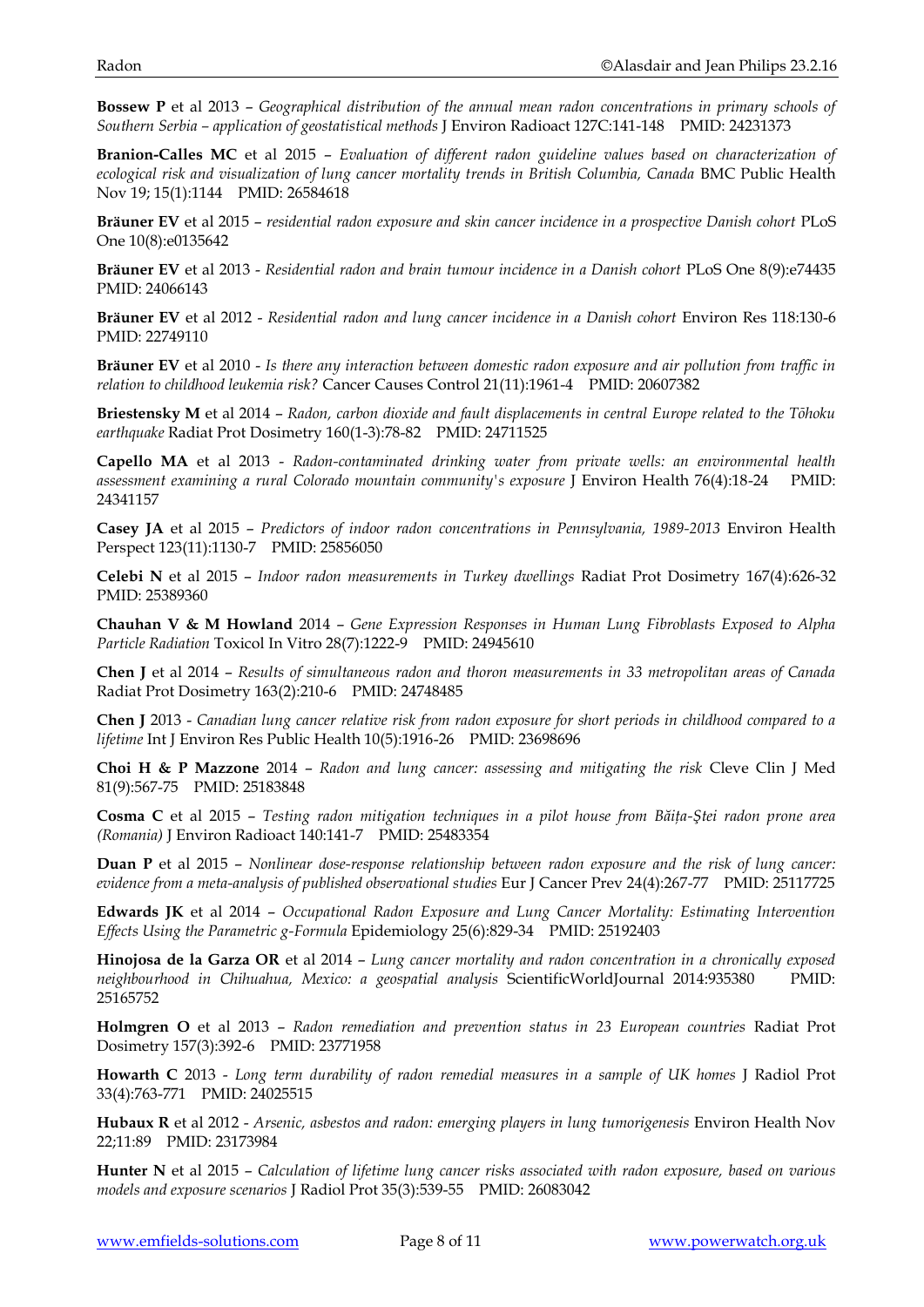**Içhedef M** et al 2014 - *Two year evolution of radon emission and tectonic movements in Tuzla Fault* Seferihisar-İzmir 3;86C:102-108 PMID: 24530978

**Jiránek M & V Kaćmařikova** 2014 - *Dealing with the increased radon concentration in thermally retrofitted buildings* Radiat Prot Dosimetry 160(1-3):43-7 PMID: 24729563

**Keith S** et al 2012 - Toxicological Profile for Radon Agency for Toxic Substances and Disease Registry (US) PMID: 24049860

**Kitto M** 2014 – *radon testing in schools in New York State: a 20-year summary* J Environ Radioact 137:213-6 PMID: 25117690

**Kotrappa P** et al 2013 - *Measurement of indoor and outdoor radon concentrations during Superstorm Sandy* Radiat Prot Dosimetry 157(3):455-8 PMID: 23798707

**Kourtidis K** et al 2015 – *Radon and radioactivity at a town overlying Uranium ores in northern Greece* J Environ Radioact 150:220-7 PMID: 26372739

**Kropat G** et al 2013 - *Major influencing factors of indoor radon concentrations in Switzerland* J Environ Radioact PMID: 24333637

**Kumar A** et al 2013 - *Modeling of indoor radon concentration from radon exhalation rates of building materials and validation through measurements* J Environ Radioact 127C:50-55 PMID: 24158045

**Langlois PH** et al 2016 – *Residential radon and birth defects: A population-based assessment* Birth Defects Res A Clin Mol Teratol 106(1):5-15 PMID: 25846606

**Lantz PM** et al 2013 - *Radon, smoking, and lung cancer: the need to refocus radon control policy* Am J Public Health 103(3):443-7 PMID: 23327258

**Laurier D & D Gay** 2015 – *[Risks associated to ionizing radiation from natural sources]* Rev Prat 65(1):74-8 PMID: 25842437

**Li X** et al 2016 – *Preliminary study on the variation of radon-222 inside greenhouse of Shouguang county, China* J Environ Radioact 153:120-125 PMID: 26771243

**Madureira J** et al 2015 – *Radon in indoor air of primary schools: determinant factors, their variability and effective dose* Environ Geochem Health Jun 23 [Epub ahead of print] PMID: 26100326

**Martín Sánchez A** et al 2013 - *Additional contamination when radon is in excess* Appl Radiat Isot 81:212-5 PMID: 23548693

**Melloni BB** 2014 – *Lung cancer in never-smokers: radon exposure and environmental tobacco smoke* Eur Respir J 44(4):850-2 PMID: 25271226

**Mohery M** et al 2013 – *Radon decay products in realistic living rooms and their activity distributions in human respiratory system* Radiat Prot Dosimetry 162(3):394-9 PMID: 24324251

**Moldovan M** et al 2014 – *Radon and radium concentration in water from North-West of Romania and the estimated doses* Radiat Prot Dosimetry 162(1-2):96-100 PMID: 25031036

**Moreno V** et al 2016 – *Soil radon dynamics in the Amer fault zone: An example of very high seasonal variations* J Environ Radioact 151 Pt 1:293-303 PMID: 26551588

**Műllerova M** et al 2014 – *Preliminary results of indoor radon survey in V4 countries* Radiat Prot Dosimetry 160(1-3):210-3 PMID: 24723197

**Műllerova M** et al 2014 – *Daily and seasonal variations in radon activity concentration in the soil air* Radiat Prot Dosimetry 160(1-3):222-5 PMID: 24714111

**Nafezi G** et al 2014 - *Radon levels and doses in dwellings in two villages in Kosovo, affected by depleted uranium* Radiat Prot Dosimetry 158(3):331-9 PMID: 24051175

**Nursan C** et al 2014 - *Parent's knowledge and perceptions of the health effects of environmental hazards in Sakarya, Turkey* J Pak Med Assoc 64(1):38-41 PMID: 24605711

**Olszewski J** et al 2015 – *[Occurrence of radon in the Polish underground tourist routes]* Med Pr 66(4):557-63 PMID: 26536972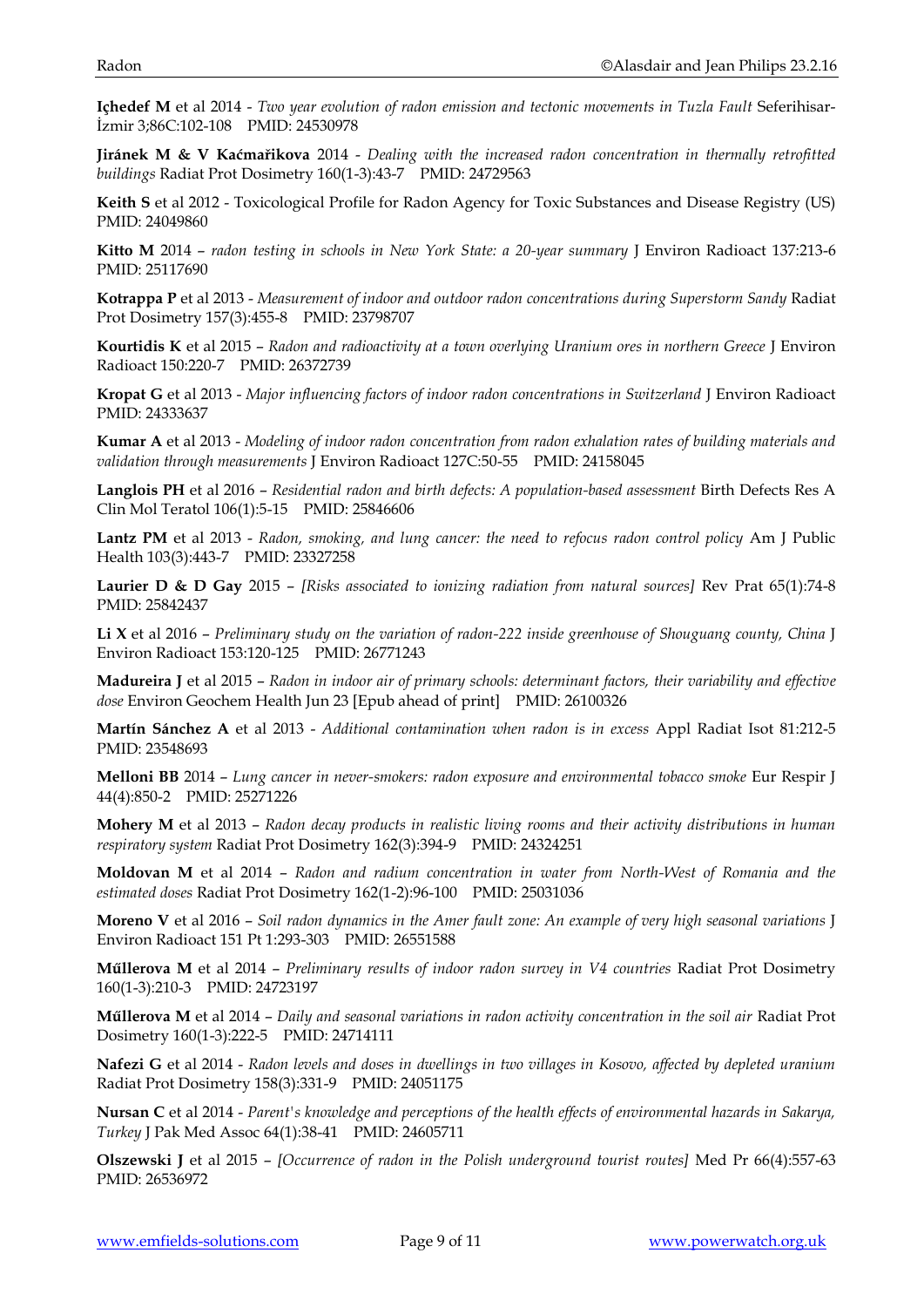**Oner F** et al 2013 – *Measurements of radon concentrations in spa waters in Amasya, Turkey* Radiat Prot Dosimetry 157(2):221-4 PMID: 23685534

**Otahal P** et al 2014 – *Radon in private drinking water wells* Radiat Prot Dosimetry 160(1-3):235-8 PMID: 24714110

**Pedersen C** et al 2014 – *Distance to High-Voltage Power Lines and Risk of Childhood Leukemia – an Analysis of Confounding by and Interaction with Other Potential Risk Factors* PLoS One 9(9):e107096 PMID: 25259740

**Peterson E** et al 2013 - *Lung cancer risk from radon in Ontario, Canada: how many lung cancers can we prevent?* Cancer Causes Control 24(11):2013-20 PMID: 23982909

**Pirsaheb M** et al 2013 - *A systematic review of radon investigations related to public exposure in iran* Iran Red Crescent Med J 15(11):e10204 PMID: 24719680

**Rapaglia J** et al 2015 – *A GIS typology to locate sites of submarine groundwater discharge* J Environ Radiact 145:10-18 PMID: 25863321

**Rauch SA & SB Henderson** 2013 - *A comparison of two methods for ecologic classification of radon exposure in British Columbia: residential observations and the radon potential map of Canada* Can J Public Health 104(3):e240- 5 PMID: 23823889

**Rossetti M & M Esposito** 2015 – *Radon levels in underground workplaces: a map of the Italian regions* Radiat Prot Dosimetry 164(3):392-7 PMID: 25183837

**Ruano-Ravina A** et al 2014 - *Residential radon exposure and esophageal cancer. An ecological study from an area with high indoor radon concentration (Galicia, Spain)* Int J Radiat Biol 90(4):299-305 PMID: 24460133

**Schram-Bijkerk D** et al 2013 - *The burden of disease related to indoor air in the Netherlands: do different methods lead to different results?* Occup Environ Med 70(2):126-32 PMID: 23204013

**Schwartz GG & MG Klug** 2016 – *Incidence rates of chronic lymphocytic leukemia in US states are associated with residential radon levels* Future Oncol 12(2):165-74 PMID: 26515766

**Serke M** et al 2013 - *[Gender-specific difference in lung cancer]* Pneumologie 67(5):270-9 PMID: 23677552

**Signorelli C & RM Limina** 2002 – *[Environmental risk factors and epidemiologic study]* Ann Ig 14(3):253-62 PMID: 12162123

**Sousa SI** et al 2015 – *Radon levels in nurseries and primary schools in Bragança District – Preliminary assessment* J Toxicol Environ Health 78(13-14):805-13 PMID: 26167747

**Torres-Durán M** et al 2015 – *Small cell lung cancer in never-smokers* Eur Respir J Dec 23 [Epub ahead of print] PMID: 26699724

**Torres-Durán M** et al 2013 - *Residential radon and lung cancer in never smokers. A systematic review* Cancer Lett 345(1):21-6 PMID: 24333737

**Truta LA** et al 2014 – *Lung cancer risk due to residential radon exposures: estimation and prevention* Radiat Prot Dosimetry 160(1-3):112-6 PMID: 24751985

**Tushe KB** et al 2015 – *First step towards the geographical distribution of indoor radon in dwellings in Albania*  Radiat Prot Dosimetry Dec 8 [Epub ahead of print] PMID: 26656073

**Valmari T** et al 2014 – *Radon measurement and mitigation activity in Finland* Radiat Prot Dosimetry 160(1- 3):18-21 PMID: 24729562

**Vasilyev AV & MV Zhukovsky** 2013 - *Determination of mechanisms and parameters which affect radon entry into a room* J Environ Radioact Jun 26;124C:185-90 PMID: 23811128

**Yang Q** et al 2014 - *Uranium and Radon in Private Bedrock Well Water in Maine: Geospatial Analysis at Two Scales* Environ Sci Technol 48(8):4298-306 PMID: 24655434

**Yarmoshenko IV** et al 2014 – *Indoor radon problem in energy efficient multi-storey buildings* Radiat Prot Dosimetry 160(1-3):53-6 PMID: 24723188

**Zhou X** et al 2015 – *Environmental impact of CO2, Rn, Hg degassing from the rupture zones produced by Wenchuan M s 8.0 earthquake in western Sichuan, China* Environ Geochem Health Oct 20 [Epub ahead of print] PMID: 26486131